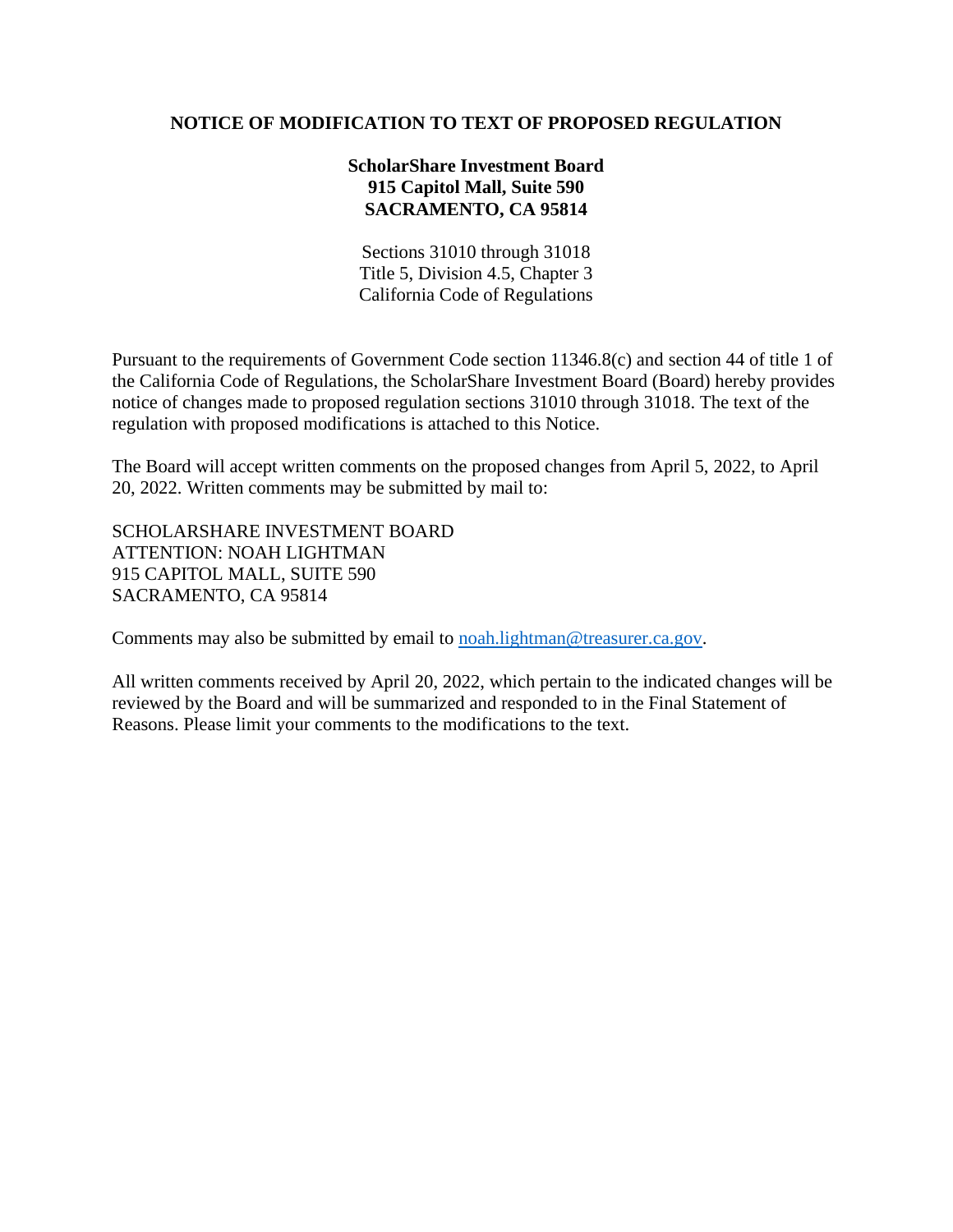## **California Code of Regulations**

### **Title 5: Education Division 4.5: Scholarshare Investment Board Chapter 3: California Kids Investment and Development Savings Program**

\*\*Additions to proposed regulations are reflected in underline. \*\*

## **Section 31010 Definitions Applicable to California Kids Investment and Development Savings Program**

- (a) The following definitions shall apply within this Chapter:
	- (1) All definitions as stated in Education Code 69996.2.
	- (2) "CalKIDS Account" shall have the same meaning as "KIDS Account" as described in Education Code 69996.2.
	- (3) "Owner" means the ScholarShare Investment Board.
	- (4) "Financial Incentive" means any additional funds placed into a CalKIDS account not including a seed deposit or enhanced deposit.

Note: Authority cited: Section 69996.4, Education Code. Reference: Section 69996.2, Education Code.

## **Section 31011 Eligibility**

- (a) The following Beneficiaries will be automatically enrolled into the Program:
	- (1) Each child born on or after July 1, 2022 to a California resident for whom the Board receives complete birth data from the California Department of Public Health.
	- (2) Each child enrolled in grades one to 12, inclusive, on the California Department of Education census day of fiscal year 2021-2022 who meets the requirements described in Education Code 69996.9 (a)(1)(A) for which the Board received complete data will be eligible for the Program.
	- (3) Each child described in Education Code 69996.9 (a)(2)(A) and enrolled in first grade on the California Department of Education census day in Fiscal Year 2022-2023 and ongoing years who meets the requirements for which the Board receives complete data will be eligible for the Program.
- (b) The Board will consider birth data provided by the California Department of Public Health complete if it includes at minimum the following fields:
	- (1) First name;
	- (2) Last name;
	- (3) Date of birth;
	- (4) County;
	- (5) Local Registration Number.
- (c) The Board will consider school-age data provided by the California Department of Education complete if it includes at minimum the following fields:

(1) First name;

(2) Last name;

(3) Date of birth;

(4) County;

(5) Statewide Student Identifier

Note: Authority cited: Section 69996.4, Education Code. Reference: Section 69996.3, Education Code. Section 69996.9, Education Code.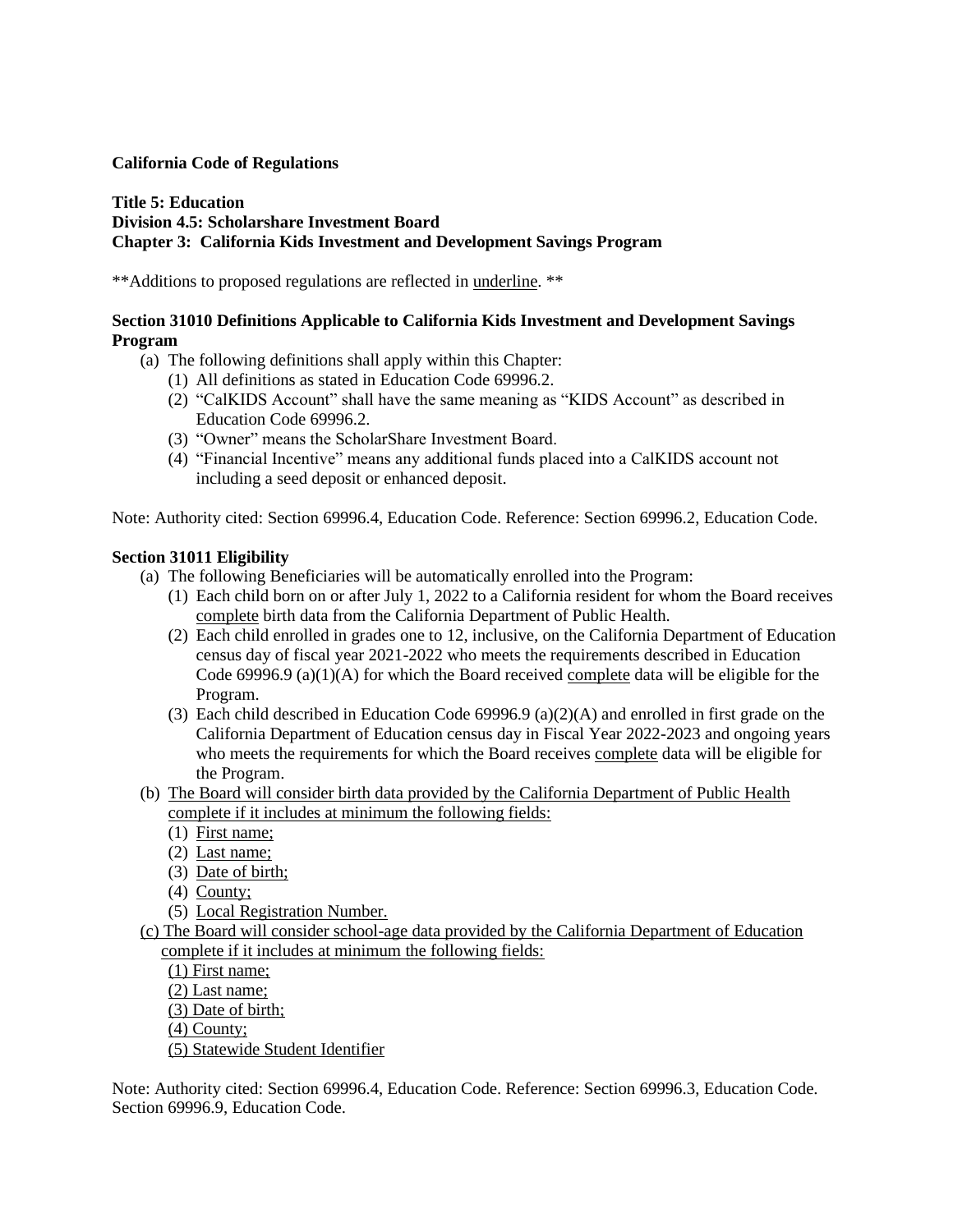## **Section 31012 Deposits**

- (a) Each Beneficiary enrolled at birth will receive a seed deposit of at least twenty-five dollars (\$25).
- (b) Beginning July 1, 2022, the Board may provide Beneficiaries enrolled at birth financial incentives as specified.
	- (1) A financial incentive of twenty-five dollars (\$25) may be placed into a Beneficiary's account when they or their parent or legal guardian register on the Program's online portal before the Beneficiary reaches the age of 12.
	- (2) A financial incentive of fifty dollars (\$50) may be placed into a Beneficiary's account when their parent or legal guardian opens and contributes to an individual ScholarShare 529 account and linked that account to their KIDS Account through the Program's online portal before the Beneficiary reaches the age of 12.
- (c) Each Beneficiary described in Education Code 69996.9 will receive an enhanced deposit of five hundred dollars (\$500).
- (d) Each Beneficiary described in Education Code 69996.9 who is identified by the California Department of Education as homeless will receive an enhanced deposit of five hundred dollars (\$500).
- (e) Each Beneficiary described in Education Code 69996.9 who is identified by the California Department of Education as a foster youth will receive an enhanced deposit of five hundred dollars (\$500).
- (f) The Executive Director of the Board may establish or modify the structure for financial incentives for the Program based on the following criteria:
	- (1) Participation levels;
	- (2) Available funding;
	- (3) Grants, gifts, appropriations, and other moneys from any unit of federal, state, or local government or any other person, firm, partnership, or corporation for deposit to the fund.

Note: Authority cited: Section 69996.4, Education Code. Reference: Section 69996.3, Education Code. Section 69996.9, Education Code.

## **Section 31013 Notifications**

- (a) Notifications shall be made based on data made available by the California Department of Public Health or the California Department of Education.
- (b) No more than 90 days after receiving the birth data from the California Department of Public Health, the Board will notify parents of each eligible newborn Beneficiary about the Program. The notification may be sent through mail, electronic mail, or text message communication based on the available information provided by the California Department of Public Health. The notification will be available in at least English and Spanish, and include the following information:
	- (1) How the parent may opt out of the Program.
	- (2) The CalKIDS Account opened for the child pursuant to Education Code 69996.3(f).
	- (3) How the parent may establish a ScholarShare 529 account pursuant to Education Code Article 19 (commencing with Section 69980) and additional financial incentives available.
- (c) Subject to available funding and contact information made available by the California Department of Education, the Board will notify eligible school-age Beneficiaries or Participants through a delivery method as determined by the Executive Director of the Board.
- (d) The Executive Director of the Board will use the following criteria to determine available funding:
	- (1) Operational needs and available resources;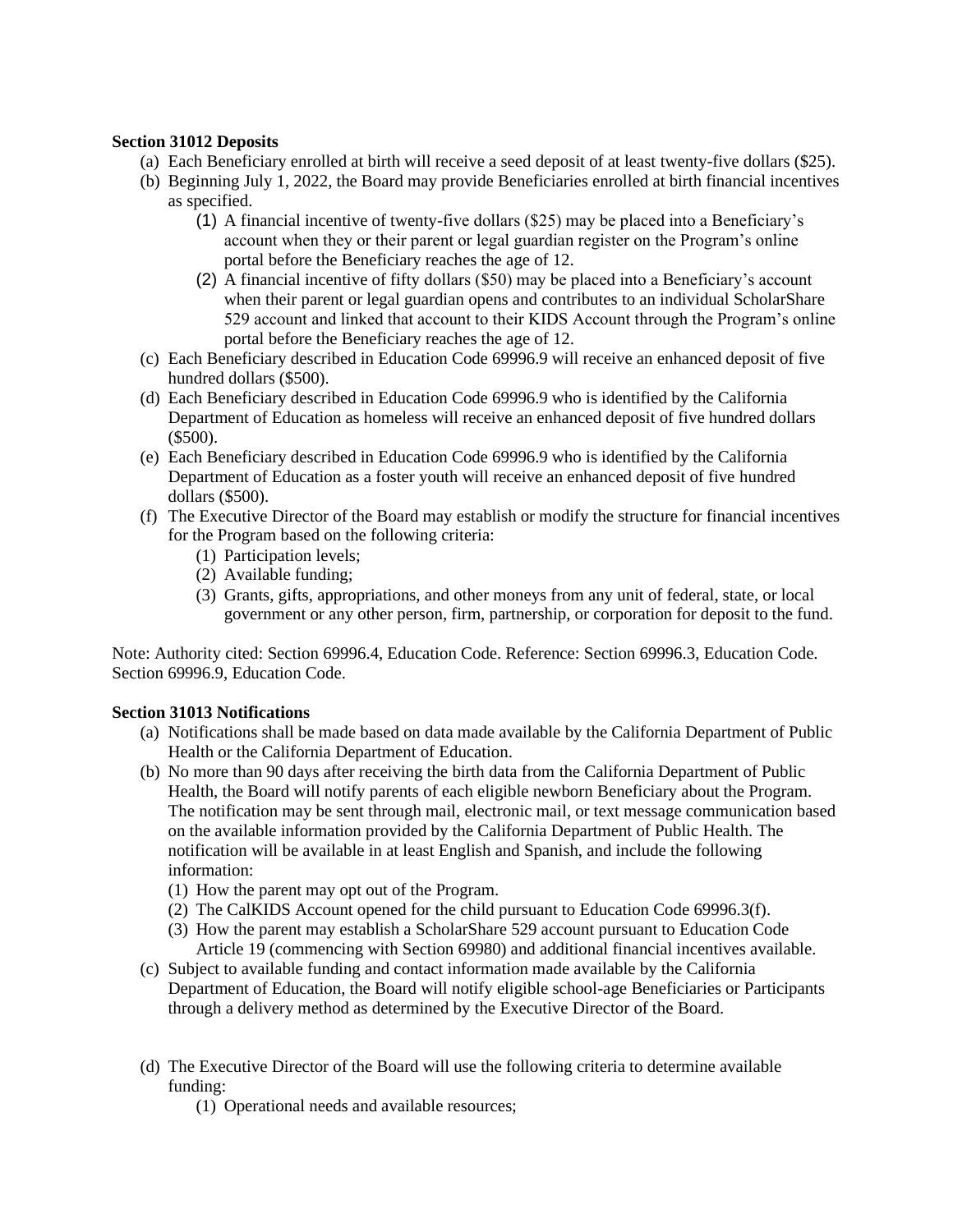- (2) Participation levels;
- (3) Grants, gifts, appropriations, and other moneys from any unit of federal, state, or local government or any other person, firm, partnership, or corporation for deposit to the fund.

Note: Authority cited: Section 69996.4, Education Code. Reference: Section 69996.3, Education Code. Section 69996.9, Education Code.

### **Section 31014 Opt-Out**

- (a) A Participant may opt their Beneficiary out of the Program only by completing the Opt-Out Form available on the Program website at [www.CalKIDS.org](http://www.calkids.org/) by providing the following information:
	- (1) Beneficiary's name;
	- (2) Beneficiary's date of birth;
	- (3) Beneficiary's zip code as registered at birth or as registered on the California Department of Education's official Census Day for the academic year if the Beneficiary is enrolled at school-age;
	- (4) Either the Beneficiary's Local Registration Number as displayed on the Beneficiary's birth certificate if they are enrolled at birth, the Beneficiary's local district identification number or Statewide Student Identifier if the Beneficiary is enrolled at school-age, or the uniquely generated code for that Beneficiary provided by the Board on notifications.
- (b) By choosing to opt-out, the Participant forfeits any claim to a CalKIDS account and any rights conferred to Participants or Beneficiaries.
- (c) Opting-out of CalKIDS shall in no way prohibit a person from opening their own individual ScholarShare 529 account.

Note: Authority cited: Section 69996.4, Education Code. Reference: Section 69996.3, Education Code.

#### **Section 31015 Access CalKIDS Account**

- (a) Participants or Beneficiaries may only register and access their CalKIDS account through the Program's online portal at [www.CalKIDS.org.](http://www.calkids.org/)
- (b) To access a CalKIDS account, Participants or Beneficiaries must have the following information available:
	- (1) Beneficiary's name;
	- (2) Beneficiary's date of birth;
	- (3) Beneficiary's zip code as registered at birth or as registered on the California Department of Education's official Census Day for the academic year if the Beneficiary is enrolled at school-age;
	- (4) Either the Beneficiary's Local Registration Number as displayed on the Beneficiary's birth certificate if they are enrolled at birth, the Beneficiary's local district identification number or Statewide Student Identifier if the Beneficiary is enrolled at school-age, or the uniquely generated code for that Beneficiary provided by the Board on notifications.

Note: Authority cited: Section 69996.4, Education Code. Reference: Section 69996.3, Education Code.

### **Section 31016 Claims and Withdrawal Process**

- (a) A Beneficiary is eligible to file a withdrawal claim on or after they reach the age of 17.
- (b) Each Beneficiary with a CalKIDS account must file a withdrawal claim by the Beneficiary's  $26<sup>th</sup>$ birthday.
- (c) Beneficiaries may file a withdrawal claim from their CalKIDS Account by completing and submitting the withdrawal form available on the Program's online portal, and providing all required information as follows:
	- (1) The Beneficiary's legal name;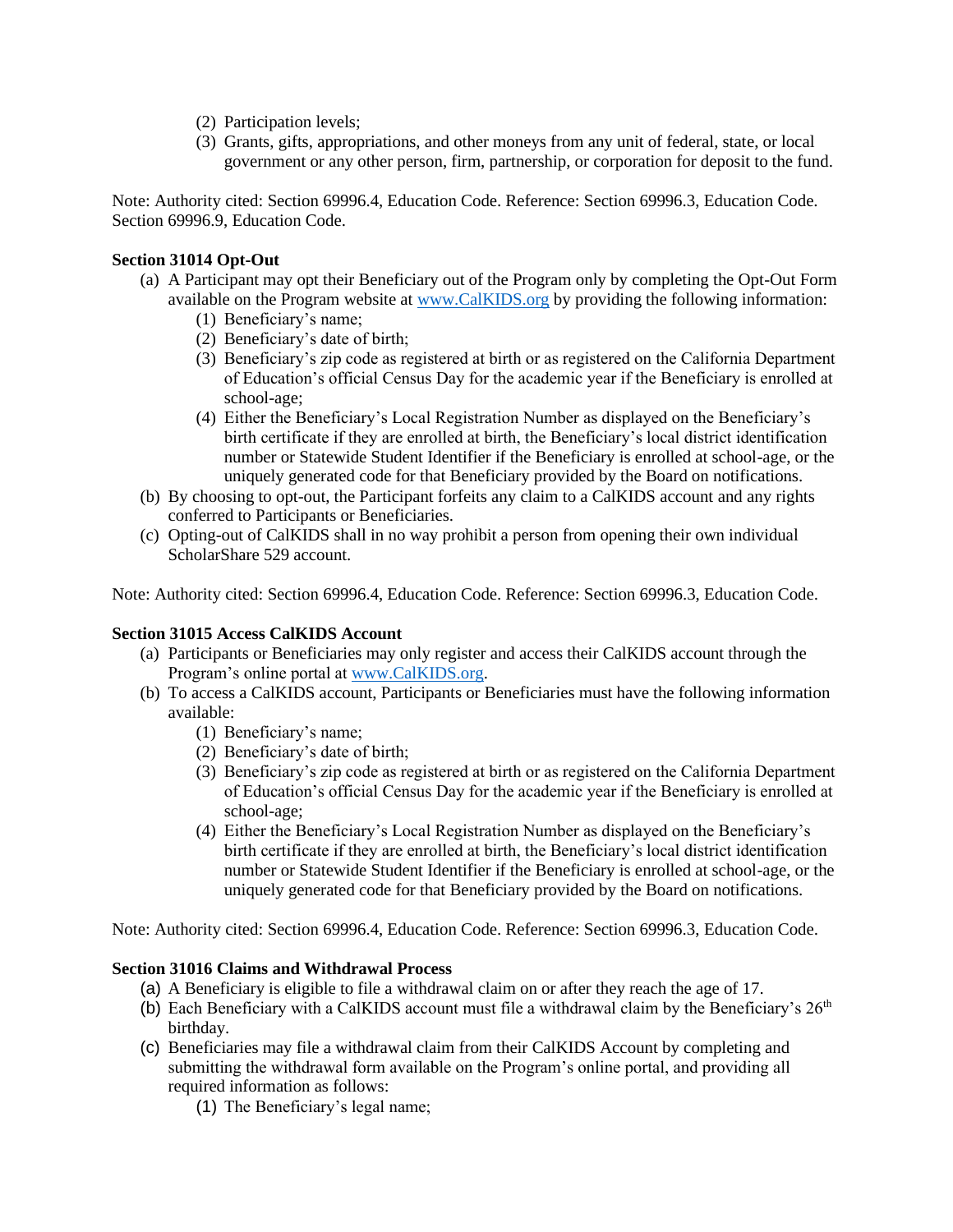- (2) The Beneficiary's date of birth;
- (3) The Beneficiary's mailing address;
- (4) Documentation of enrollment at an institution of higher education;
- (d) Beneficiaries making a withdrawal claim shall self-certify that they have resided in the state of California for at least one year immediately preceding the payment of qualified higher education expenses on the Beneficiary's behalf
- (e) Upon receipt of withdrawal claim and documentation of a Beneficiary's enrollment as a student at an institution of higher education, the Board shall withdrawal an amount, as designated by the Beneficiary, from the Beneficiary's KIDS account and make a payment to the institution of higher education as designated by the Beneficiary for qualified higher education expenses associated with the Beneficiary's attendance at that institution of higher education.

Note: Authority cited: Section 69996.4, Education Code. Section 69996.8, Education Code. Reference: Section 69996.3, Education Code. Section 69996.7, Education Code.

## **Section 31017 Forfeiture of Account Funds**

- (a) The following disqualifying events, if not disproved, will result in forfeiture by the Beneficiary:
	- (1) The Beneficiary provided false or misleading information in registering or submitting a withdrawal claim for CalKIDS Account funds;
	- (2) The Beneficiary was incorrectly identified as eligible.
- (b) The Board shall provide the Beneficiary with written notice of the disqualifying event which, if not resolved, would result in forfeiture. The written notice shall inform the Beneficiary that they have thirty (30) days from receipt of the notice to resolve the disqualifying event before a final determination of forfeiture is made by the Executive Director of the Board and that funds will not be distributed pending resolution of the disqualifying event. If the Beneficiary receives an unsatisfactory final determination, they may appeal the determination. Such an appeal shall be submitted within thirty (30) days of receipt of the final determination.
- (c) After a final determination of forfeiture has been issued and no appeal has been submitted or the Board has upheld the final determination, the Board shall withdraw the forfeited funds and deposit the funds back into the Program.
- (d) Absent a successful appeal, if a Beneficiary does not use any portion, or all, of the moneys intended for the Beneficiary in a CalKIDS Account for a qualified higher education expense for any reason, including the death or disability of the Beneficiary, before the Beneficiary's  $26<sup>th</sup>$ birthday, all deposits and financial incentives designated for the Beneficiary in a CalKIDS Account and any earnings from those moneys shall be forfeited and deposited back into the Program.

Note: Authority cited: Section 69996.4, Education Code. Reference: Section 69996.3, Education Code.

### **Section 31018 The Appeals Process**

(a) A Beneficiary may appeal to use the moneys designated for the Beneficiary in a CalKIDS Account after the Beneficiary turns 26 years of age. In the event that a Beneficiary wishes to appeal the determination of their eligibility to claim CalKIDS Account funds, such an appeal shall be submitted in writing and emailed to the Board at [Appeals@calkids.org](mailto:Appeals@calkids.org) with the subject line "CalKIDS Appeal" no later than 90 days after the Beneficiary's 26<sup>th</sup> birthday, and shall include a signed and dated letter, including appropriate documentation, explaining the extenuating circumstances of why the CalKIDS account funds could not be used until after the Beneficiary's 26<sup>th</sup> birthday. The Board will mail or email a written decision to the Beneficiary,